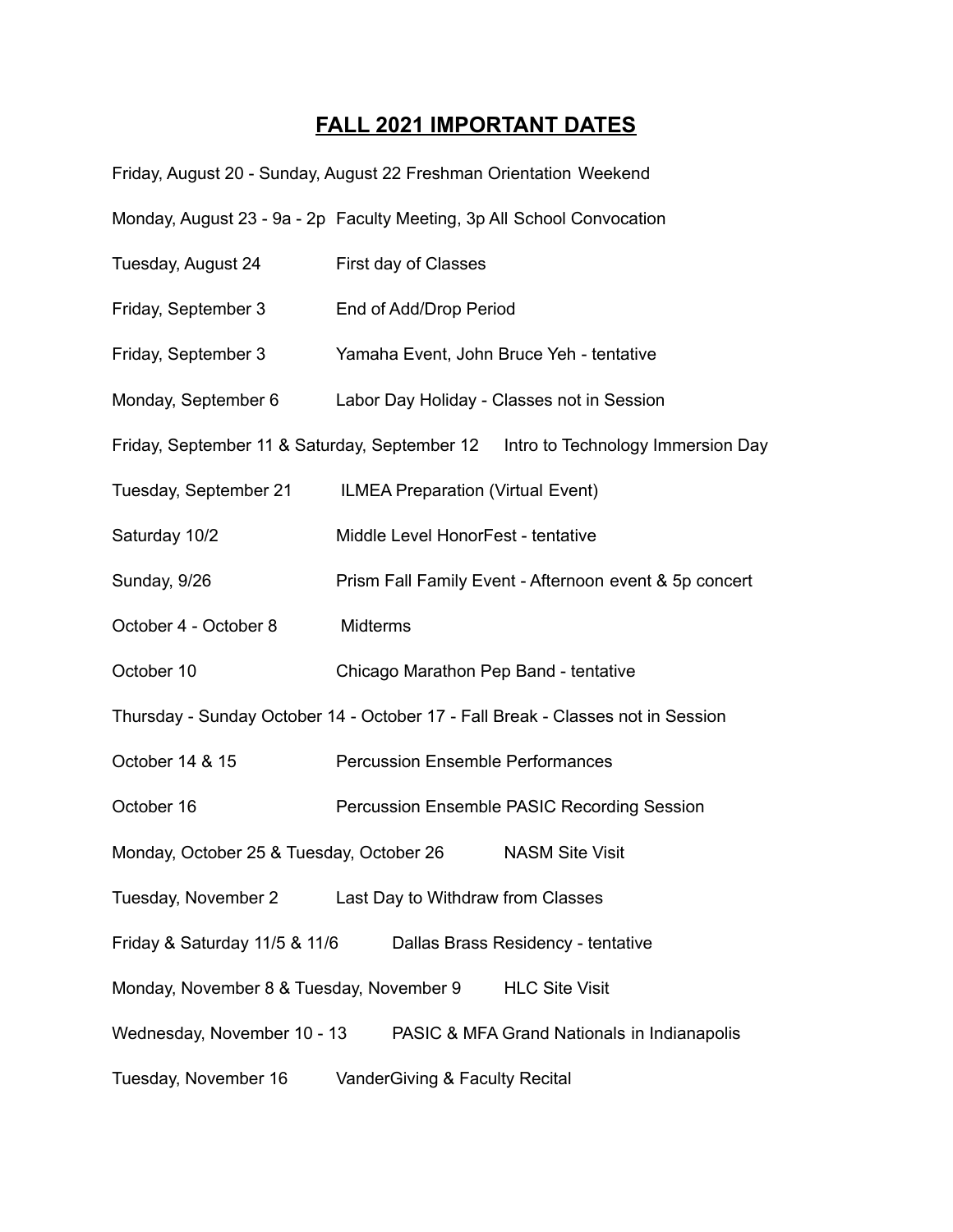Friday, November 19 Honors Chamber Concert @ MTCC

Wednesday, November 24 - Sunday, November 28 Thanksgiving Break - Classes not in Session

| Wednesday, 12/1<br>Thursday, 12/2 | Choir / Orchestra Dress Rehearsal<br>Choir / Orchestra Concert at Bridgeport Catholic |
|-----------------------------------|---------------------------------------------------------------------------------------|
| Saturday, December 4              | One City Performance                                                                  |
| Monday, December 6 - 10           | <b>Final Exam Week</b><br>Band Rehearsal 4-6p                                         |
| Friday, December 10               | Juries                                                                                |
| Saturday, December 11             | Midwest Clinic Rehearsal 9a-12p and 1:30p - 4:30p                                     |
| Monday, December 13               | Midwest Clinic Rehearsal 9a-12p                                                       |
|                                   | Friday, December 17 @ 11:30a 375AB Midwest Performance                                |
| Saturday, December 18             | Last Day of Classes / Fall Graduates Conferred                                        |

## **Spring 2022 Important Dates**

| Monday, January 3     | Six-week Senior Professional Education Classes Begin                     |
|-----------------------|--------------------------------------------------------------------------|
| Monday, January 10    | Regular Classes Begin                                                    |
| Monday, January 17    | Martin Luther King Day - Classes not in session                          |
| Friday, January 21    | Add / Drop Period Ends at 5p<br>FACULTY ASSESSMENT RETREAT 2:00P - 5:00P |
| $1/26 - 1/29$         | <b>IMEC</b>                                                              |
| Friday, February 11   | Six-week Classes End                                                     |
| Saturday, February 12 | Day of Percussion                                                        |
| Monday, February 14   | <b>Student Teaching Begins</b>                                           |
| Friday, February 25   | <b>Chamber Concert - Time TBD</b>                                        |